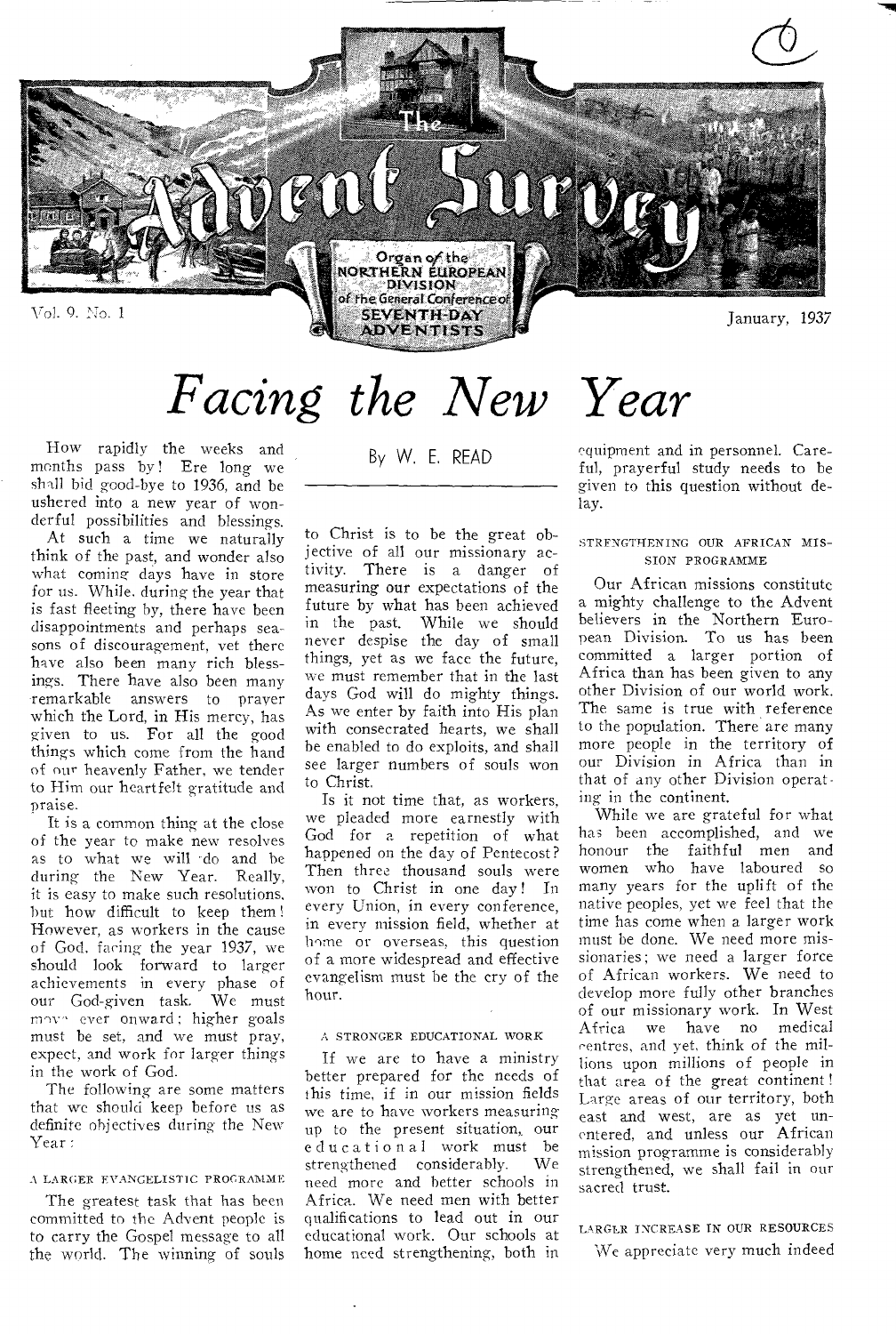the noble sacrifices made by our churchmcmhers in every field. We think of their loyalty to God in tithes and offerings. We think of their diligent, faithful efforts in the Ingathering work, which have resulted in a steady flow of mission funds to the regions beyond. But the call of the hour is for greater sacrifices, for larger mission gifts, if the work at home, and particularly overseas, is to be carried forward in harmony with God's plan at this time. As we near the end, the calls to give to the work of God will increase.

"Let not our churchmembers complain because they are so often called upon to give. What is it that makes the frequent calls a necessity? Is it not the rapid increase of missionary enterprises? Shall *we,* by refusing to give, retard the growth of these enterprises? Shall we forget that we are labourers together with God? From every church, prayers should ascend to God for an increase of devotion and liberality. Mv brethren and sisters, do not *plead*  for retrenchment in evangelical work. So long as there are souls to save, our interest in the work of soul-saving is to know no abating. The church cannot abridge her task without denying her Master. Not all can go as missionaries to foreign lands, but all can give of their means for the carrying forward of missions."—"T *estimonies." Vol. 9, panes 55, 56.* 

Shall we not resolve that during the New Year we will give more for the building up of God's work? Shall we not, as workers, resolve to increase our Sabbath-school offerings, and then lead our believers to do likewise? Shall we not also lay definite plans so that when other special appeals come, we will bring larger gifts to God?

### MORE RECRUITS TO THE COLPORTEUR **MINISTRY**

We need more and more men and women to give themselves to our literature ministry. This is one of God's means of bringing the solemn message of mercy to thousands who will never have the opportunity, maybe, to hear a living preacher. We believe that, to a large degree, through our publishing-work will come the

loud cry of the third angel's message. Why not determine to hasten the time the loud cry will he heard? Shall we not set larger goals in the sale of literature? Shall we not determine as workers that we will encourage more men and women to enlist in this branch of *soul-saving*  ministry?

### ENCOURAGINC OUR CHURCHMEMBERS TO READ THE "TESTIMONIES"

Valuable counsel is given to the children of God in the writings of the Spirit of prophecy, and it is well that we, as workers, read carefully the instruction God has given in those volumes concerning our own work. We need to study them diligently and to encourage our believers to read them also. Plans should be laid so that some portion of the *Testimonies,* however small, should he available in most of the languages in which we work. Let us encourage our people to study these writings.

### LARGER RESULTS IN THE WORK Or OUR CHURCHMEMBERS

Can we not make the year 1937, in a special way, a "layman's year"? Can we not plan to lab-'m more earnestly in connection with church boards, young people's societies, and other groups, with a view to strengthening all lines of home missionary activity? We need to build up the welfare work, strengthen the medical missionary work, encourage the faithful visiting of our own churchmembers, foster the careful distribution of our literature, as well as develop more strongly the question of Bible readings and cottage meetings.

May God bless us all in a special way *during* the days that are before us! May we recognize that even though problems and perplexities confront us, the great God of Israel is at our side ! Let us give ourselves wholly and unreservedly to Him, and to His service, that He may use us in His work !

## *Notes from the Winter Council*

IN reporting at the Winter Council for the publishing work Brother L. A. Vixie told us that we have a total of 329 colporteurevangelists, of whom many had been able to report souls won by their labours. Forty students had<br>earned full scholarships and scholarships a n d twenty-five. half scholarships. The sales in Nigeria went up in 1936 from £391 to £588.

THE Missionary Volunteer report shows a gain of 40 new societies, the number being now 425, with a total membership of 8,563, or 877 more than were reported at the Winter Council in 1935. There is another gain of 28 more young people baptized. At the end of the first three-quarters of 1936 nearly three-quarters of the Missionary Volunteer goal had come in.

In the British Union 20 projectorscopes are in use, and a library of 40 films has been formed.

FRom the Educational report we take the following information concerning the Cosmopolitan De-

partment at Newbold College. During the present school year 9 students have come from various Dominions and Colonies of the Empire, and 32 from countries outside the Empire, a total of 41 overseas students. Eight came from Switzerland, of whom only one was an Adventist.

WE would like to give Pastor W. McClements's report in full but some of it has appeared in the SURVEY in reports from Nigeria. During the past six years they have organized one Sabbath-school per month on the average. More could have been started if there had been workers to care for them.

Brother McClements said : "The press has shown itself ready to give us good publicity. While Harvest Tngathering last year in Lagos the chairman of the leading Nigerian daily gave me a guinea as a donation, and invited me to write an article on our work for their large coloured Christmas annual. The result was that we had a full page, featuring our world-wide work, and giving de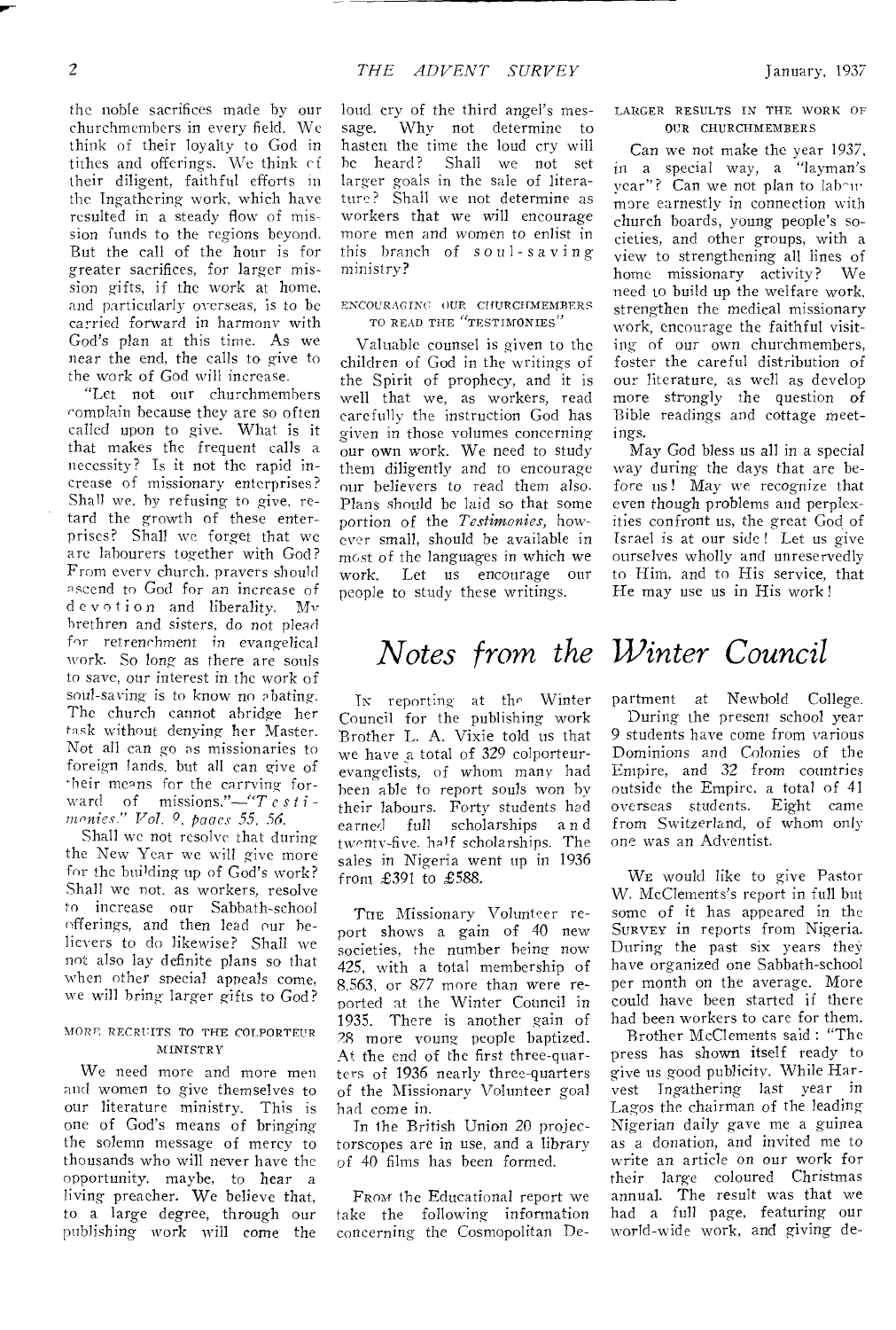tails of our progress in Nigeria. I understand that the London agent of the paper has written to the organizing secretary of the<br>World-Wide Advent Missions  $A$ dvent Missions, asking for another article this year, and inquiring concerning our plans for advance work in Nigeria. We can have all the publicity we desire. but we must have the backing of a good medical and educational work."

PASTOR S. G. MAXWELL reported from Kenya Colony a net gain for the year of 621 souls. The membership is now 4,500. There are 192 Sabbath-schools with a membership of 13,600 and an average attendance of 13,100. The quarterly issue of Sabbath-school lesson pamphlets is 2,600, and 1,050 Africans gained the silk bookmarker during 1936, Thirty-four African churches attained to full self-support this year, which means that 150 African evangelists and teachers are cared for entirely by their own people, while five per cent of their income goes to start new work in unentered sections.

Each year a month's evangelistic campaign is conducted with all churches and workers taking part. Brother Lewis of Kisii reports that over 10,000 heathen listened to the Gospel during the July campaign and 25 new Christian villages were started. In West lages were started. Kenya ten new Sabbath-schools were raised up around one station as a result.

"Our Skodsborg nurses at Gendia Hospital have fostered a growing women's work. Women now<br>meet regularly each week in each week in every Christian village to study programmes on home betterment, child welfare, and general hygiene. The sisters have taken turns in living out in the villages for many weeks at a time in order to reach the African mothers more effectively. Their work will never be forgotten."

THE West Nordic Union reports a net gain of 189, making a total of 6 866. New difficulties present themselves. The Danish government prohibits the sale of papers from house to house, also the soliciting of money for missions. Some members have been fined,

and the Board of the publishing house has received a strong rebuke. Tithe has gone up Kr.1,300 and mission offerings Kr.11,433, including special gifts to Ethiopia of about Kr.8,400. The literature sales show an increase of nearly Kr. 47,000. The health institutions also have prospered.

THE British Union report showed a net gain of 222, and a total membership of 5,580. Both tithes and offerings showed an increase.

PASTOR CZEMBOR, president of the Polish Union, reports an average of 260 souls added during the past 15 years, and 277 for the first ten months of 1936. Poland has now 146 churches with 3,259 members. Lay-evangelists a r e meeting with success. Priests stir up persecution, colporteurs go to prison, windows of all the members' houses in one place are broken, a worker narrowly escapes with his life, but all things seem to work together for the deepening of the interest, and souls are won.

Poland more than reached its goal in the Big Week, and has 17 per cent over its Ingathering goal. So far 56 towns have been entered, but 580 are untouched. For a population of 34 millions they have only 36 workers, many young and<br>inexperienced. Ninety-four of inexperienced.  $\cap$ ur churches are in the country. Out of the 146 churches, 110 have no meeting place at all, except in the homes of members. Beds must be carried out to make room for the meeting. Perhaps fifty people crowd into a small room, and the air becomes so bad that the paraffin lamp goes out. Sometimes the government prohibits these meetings. One great need in Poland is money to furnish church buildings.

Brother Czembor says, "We make a groschen go a very long way in Poland. In one conference nearly every worker and the president himself has a humble flat consisting of one room and a kitchen. . . . Travelling allowance for those with missionary credentials is something less than Zloty10 per month. Our workers walk for more than fifty kilometres to help those who are longing for the truth. Twice as many could be

won if we had the necessary means for such journeys."

W. T. BARTLETT.

BROTHER ARTHUR C. VINE, of Nigeria, in a recent letter, mentions that only a few years ago we had eight little companies in the Elele district. Now we have thirty-one churches and companies. New groups are continually being added to the list. They spring up here and there, and the people declare themselves to be Adventists as soon as they have built a church, or house of worship, and started a Sabbath-school.

So the work grows ! Let us remember these new interests in our prayers, and keep them in mind Sabbath by Sabbath, as we make our offerings to the Lord.

W.F.R.

BROTHER MUDERSPACH, In Uganda, writes : "It was an encouragement to visit several of our centres where our churchmembers have raised up new companies of believers." "Recently Brother Andersen and I held an evangelistic effort at Kanuli, and you will be glad to know that sixty people in that place have accepted the truth and enrolled in the baptismal class. We are greatly encouraged by this, and we hope that these individuals will grow into strong churchmembers." w.T.B.

### " Bible Stories for the Cradle Roll " Book V

BOOR V is the final number in the series of *Bible Stories for the Cradle Roll.* It is written by Miss Rosamond D. Ginther of the Sabbath-School Department. This book covers the work of the early apostles, completing the thrilling experiences as recorded in the Book of Acts. Following this is a series of topical lessons on doctrines.

Five of the beautiful illustrations are full-page and in colour. A photograph of the author is the frontispiece. Choice poems and helpful finger-plays are interspersed with the lessons.

Price, \$1.25. Order through your local publishing house.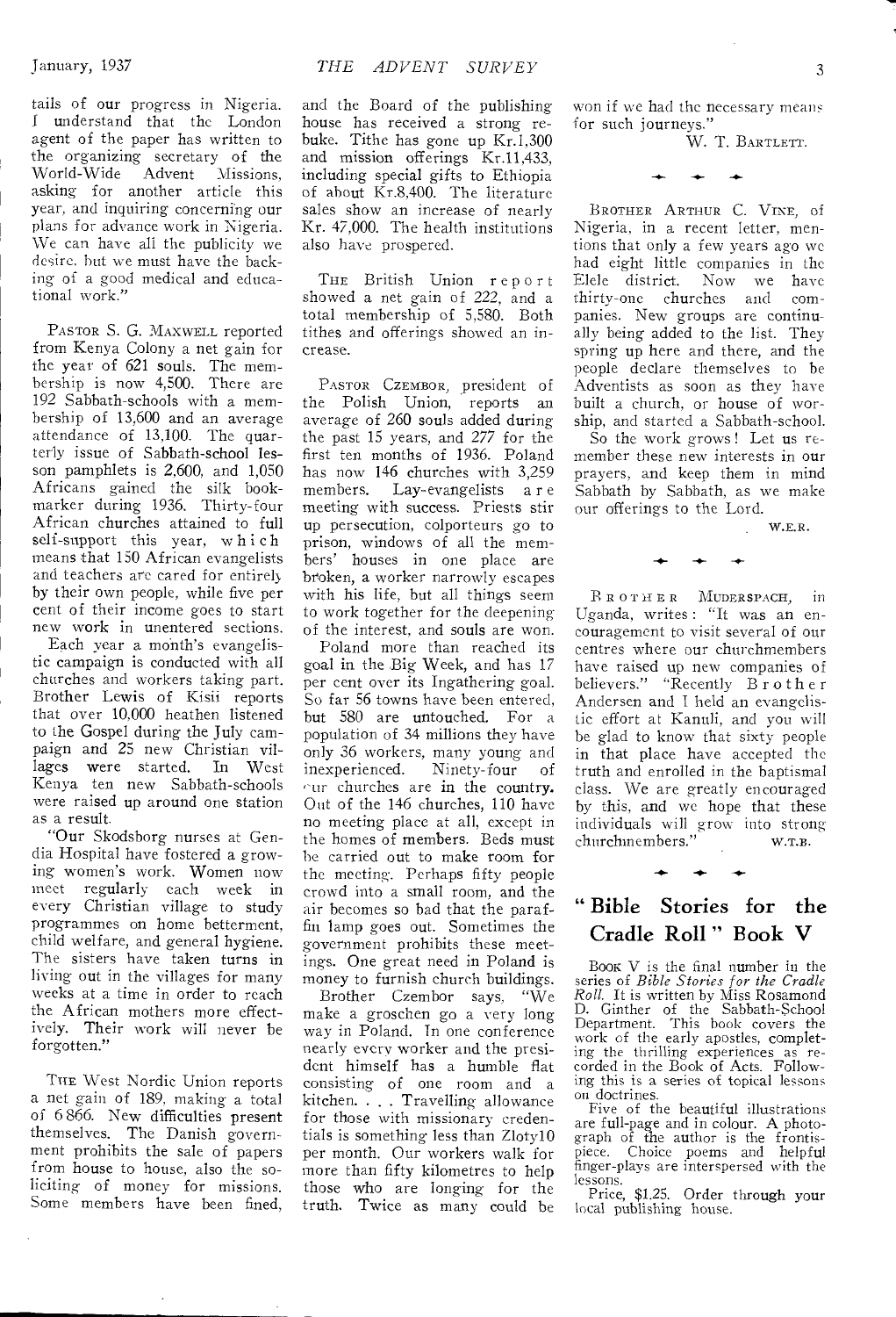

*Pastor L. Edmonds and Pastor Tikili baptizing in the Ibo country.* 

### *The Rising Tide in South-East Nigeria*

### BY L. EDMONDS

THE South-east Nigerian Mission comprises one of the most densely-populated areas of this country, and is one of the most fruitful harvest fields. The knowledge of the truth is spreading like a fire across the country. One may use the word literally, for the burning of idols and fetishes has followed the wake of the Gospel, and calls for help are reaching us continually.

There ha3 been no little surprise on the part of the other mission societies working in the same territory over the growth of our work, and rightly so when one reflects upon the meagre force of our European and African workers as compared with their own numbers and training institutions.

During the past year the spirit and power of evangelism so gripped the hearts of our workers and lay members that in almost every church and company a weekly increase in converts was reported. Preaching and singing bands carry a knowledge of the truth into towns and villages near and far. Their zeal is not daunted by persecutions. Some have been in prison and many flogged for the sake of their faith. Even children have been locked up in rooms for days, and beaten time and again

to force them to relinquish their faith. Over 2,000 souls were added to our Sabbath-schools last year, and the latest figures reveal that the membership has now passed 8,500.

Brother and Sister Vine are labouring zealously to strengthen our work in the Elele district. We were glad to welcome Brother and Sister Bartlett who came to us this year from the Yoruba field. They are located at Onitsha, a large town situated on the banks of the Niger about 100 miles from our local headquarters at Aba. We anticipate its becoming a strong centre for our work. At Onitsha the Roman Catholic Mission dedicated recently one of its finest cathedrals. I am told that there were over ninety European priests present.

We are glad to report that notwithstanding the power of the Catholic Church, with all its resources of men and means, our own work continues to make progress in what she considers to be her territory.

Another feature of progress *has*  been the opening of our Girls School at Aba. Much success has attended the beginning of this important work, and we have been greatly encouraged by the general

interest shown for many miles around.

Hundreds of our publications are finding their way into the principal towns in our field, and workers in the employ of other denominations testify to the helpfulness of such writings. We thank God for the fruit of this ministry and for the great prospects it holds out for the future of our work in the South-east Mission. One of the exceptional advantages we have in our field is the extensive use of English.

For long we prayed that the doors might be opened for our message to enter into new tribes. To-day our prayers are answered, and from some of the largest tribes we are receiving messages to come and help them. In the

*Our Schoa* 

OUR educational work in Nigeria is growing rapidly. A few years ago we had only two church schools to provide candidates to be trained in the two station schools, and very few teachers with which to open new ones. Now we have twelve church schools which can supply a steady stream of pupils for our central schools. This year, most of the seventeen Adventist boys in the Lower Middle Two (Eighth) Grade have had all their education in our own schools. From these will be chosen the next training class.

All of the eight boys of our first training class proper are doing excellent service in schools and churches. This result has made us still more anxious to give every worker the privilege of definite training for the tasks that await him. As the trained teachers help to build up the church schools we shall have more and better students to enter our central and training schools, and so the leaven will work until its effects are felt in every 'department of the work.

Miss Raitt made a good start with the girls' school at Aba but *has,* unfortunately, been compelled to return to England by reason of illness.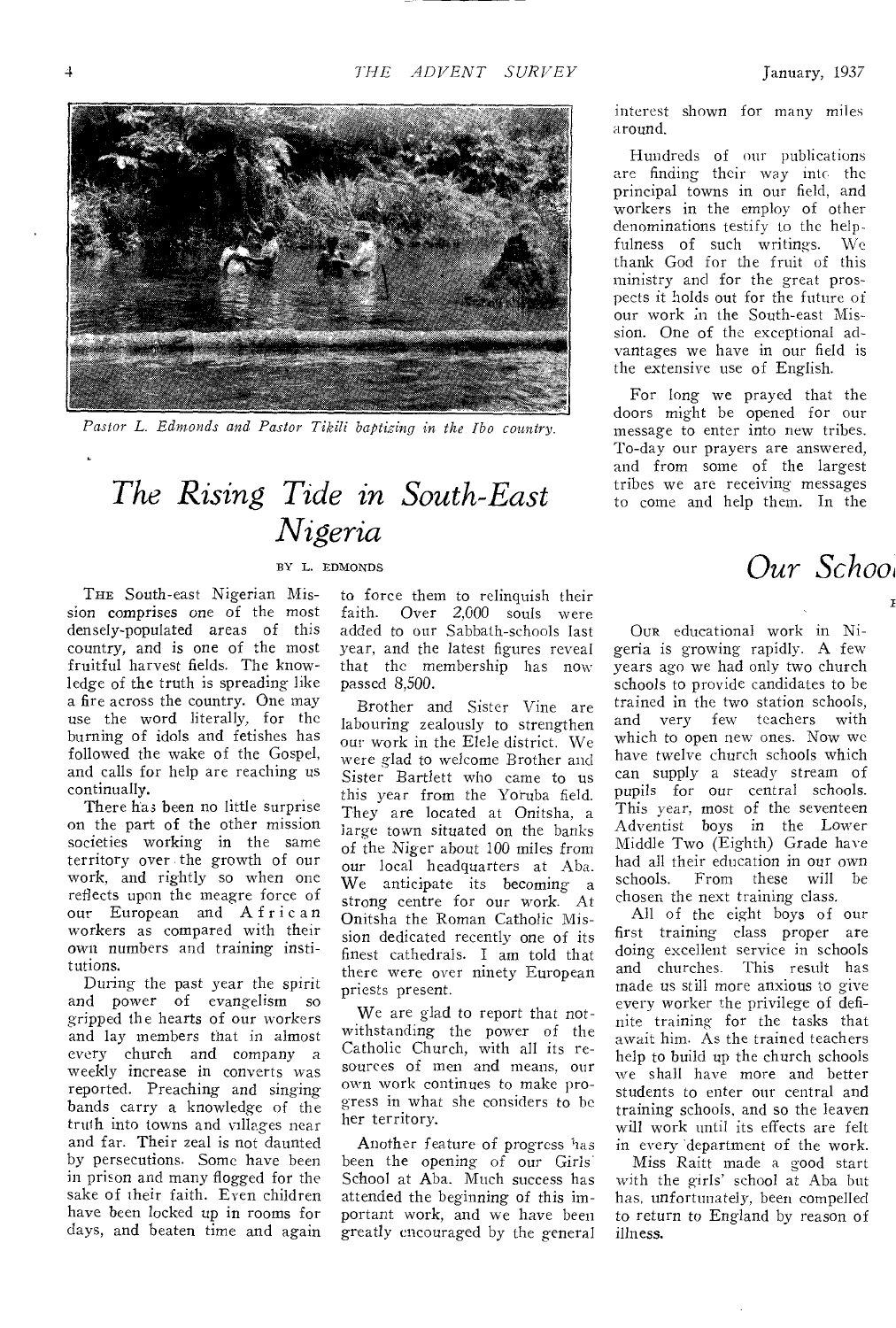January, 1937

great Munchi tribe over 200 miles north of Aba we have experienced wonderful conversions to this message, and already an interest has been awakened among the chiefs who are pleading that we come and establish our work among their people. In the Efic and Ihibio tribes to the east and in Opobo and along the creeks there are scattered communities of Sabbathkeepers who pray for teachers.

We have reached a crisis in the cause of the Adventist Missionary programme in Southern Nigeria. While the task seems to be a mighty one when measured in the strength of our human resources, we cannot but feel that it has been laid upon us in the providence of God and that in some way unknown to us at present He will lead us through.

### *n Nigeria*

It is always necessary to exercise great care in choosing the first pupils for such a school, but there are now fourteen girls, shielded from the world, learning lessons that will fit them to exert a strong influence for good upon their less fortunate sisters.

We felt that the Ibo country had first claim to a girls' school, because their custom ordains that girls should marry while still very young, and only a boarding school could enable the girls to develop physically and spiritually into true helps for their husbands; yet welltrained girls are equally needed in Yoruba country. While so few of our good workers have wives who wield a positive influence for good, and others are actually handicapped by their partners, we can do little of the work that should be done for the girls and women in their own villages. It is very necessary that we take some of the girls from the evil examples that surround them in their compounds, and train them to be fellowworkers with their husbands.

The number of young women whose home training has been good is very limited, and some of our young men are looking in vain for suitable wives. For them to



*Students in the ibadan Tra:iiing School.* 

marry girls who have grown up to accept the ideas and traditions of the women around them is to condemn themselves to a long conflict with the world and the old, bad ways, not only in their work outside but in their own homes. And that is hard. We are beginning a Yoruba Girls' School this year in a very small way, but we hope that it will grow until the results of the voluntary work of those it has trained will be apparent in every church and company. Among the untouched pagans around the Jengre station our educational work had to begin at the very bottom with a group very mixed as to age, but already some of the older ones are giving promise of soon becoming useful workers among their own people.

Most of our thirty-seven school teachers are also carrying the burden of church responsibilities, and all of them strive to keep before their pupils our true aim—a complete preparation for service here and a place in the higher school when the work on earth is done.

### *Pagans as Bible Students*

#### J. J. HYDE

LET me tell you about one of our boys called Number. He is an Amoy pagan living in northern Nigeria.<sup>1</sup>\* It is just a year since he first attended a meeting and began learning to read and write. He has made rapid progress.

Hearing of his interest in Christianity, another missionary, a printer, called Number to his office, thirty-five miles away, for a chat.

Among other things he was asked why he kept Saturday as the Sabbath. Number said he did so because God's commandment required it. The printer reached down a new Hausa Bible and asked Number to produce his proof. This he readily did, and the missionary retired from the

contest. For that I honour him. But others took up the discussion, and with expressions of sorrow for his sad condition, and warm offers to him to come and be taught the truth, they led up to the final statement that if he persisted in keeping the commandment that God gave, Number would not rise when Jesus came.

All this naturally mystified Number. These people had left their homes far away and come to his country to proclaim the message of God as contained in the Bible. At much pains they had translated the message into African languages, and yet, when he has read and understood and changed his ways by conforming to the requirements of that Book, he is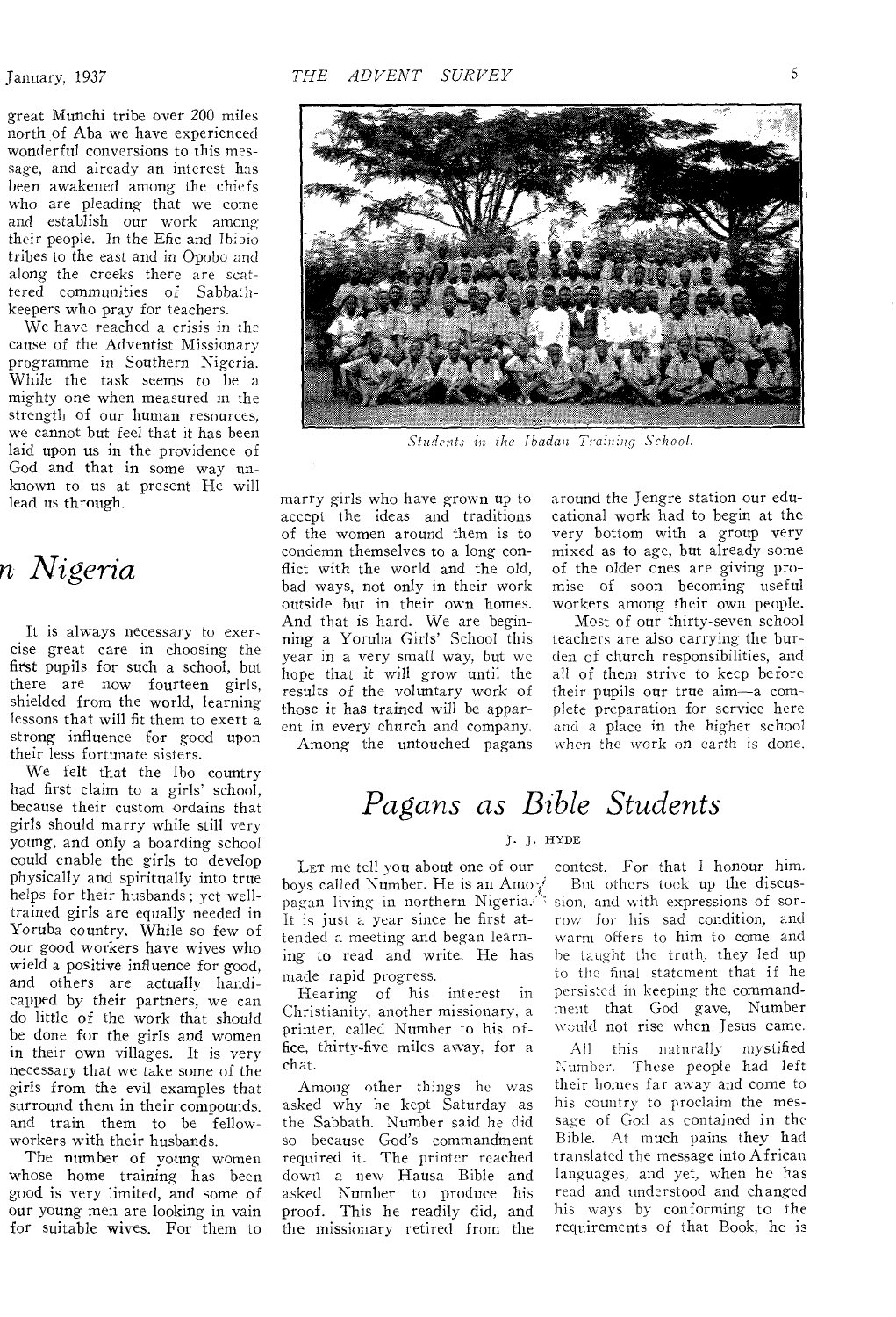told by the producers of that Book that because he follows its laws he will not he accepted when Jesus comes !

For you sec, the Hausa Bible

that he had bought at the bookshop of these very missionaries makes the fourth commandment r e a d—and rightly—"Remember Saturday, to keep it holy."

# *Telling the Story*

### BY A. W. COOK

THROUGHOUT the West Coast of Africa men are being trained to do the work of the colporteur-evangelist. Especially is this so in the populous Colony and Protectorate of Nigeria. Here are found some twenty to thirty men who are scattering the printed page far and near. These men are to be found in all the large towns and centres of commerce. In addition to the English literature circulated, four books are being sold in the vernaculars. Although the language barriers are many, we are constantly adding papers, Sabbathschool quarterlies, tracts, and pamphlets.

During the past forty years tremendous changes have taken place. Colleges and other centres of learning are being founded. Railways stretch from the coast to the far interiors, reaching sometimes a distance of over 700 miles. Roads link up the chief cities and towns making a highway for commerce and trade.

These realities signal us to advance with our message. For centuries the land has been chained in darkness and superstition. The awakening among the races has come ! Now the curtain is being lifted and the highway is prepared. Those who have been trained and who have responded to the call are being mightily used by God. Once held in the thraldom of sin themselves they are now telling the story in its power. They are blazing the trail with our books, papers, and tracts. Idols, ju-jus, sacred shrines, groves, and temples are being torn down and burnt, for their power is broken ! Oft-times it means hardship and temporary loss to tell the story.

God's hand, however, is over His workers. Two of our colporteurs had just left a town for the next village when a terrific thunderstorm broke over them. A

fierce tornado began to rage. They were almost blinded by the torrential rain. Suddenly a huge cotton tree was torn up and came crashing toward them. In a moment they were knocked down by its far-reaching branches, but God saved their lives. They were badly shaken and suffered from shock, but otherwise none the worse. When telling the story they said the verses found in Psalm 91:10, 11 came to their minds. "There shall no evil befall thee. . . . For He shall give His angels charge over thee."

One of our colporteurs, visiting a certain town with our books, found a prophet preaching there. The prophet began to tell the people not to buy the books or follow the white man's religion. This immediately caused confusion. All that night the prophet was trying to prove how erroneous the teachings were in the books of the colporteur. The news of the confusion reached the king. He commanded the colporteur to be arrested and put in jail.

On reaching the prison our colp or t e u r was very carefully examined as to his religion and to his authority to sell controversial books! He Ihereupon produced his licence or permit (issued by the Mission). After looking at the licence the chief officer said, "This man cannot be locked up." He then ordered that a place should be prepared where the colporteur could stay. Our colporteur sold many books after this and to-day we have a newlyformed Sabbath-school in that place. The king has also approved of giving land whereon to build a church.

Calls had been coming in to the Mission for a teacher from another quarter. Our colporteurs had visited the place some time before with our literature and now

they wanted a teacher ! On reaching the place we found the whole village aroused. The people were eager to know more of the things of God and also for a teacher to come and instruct them further in the message that the books contained. At this particular place there are no other mission societies working, so the prospects are bright for starting a strong work there. They need a school, too, so that the many children can be gathered in to be trained to read and write. At the moment they are still waiting for the teacher to come!

A clerk in one of the stores ordered a copy of *This Mighty Hour,* but when the book was delivered he said he could not take it, as arranged. After conversation with him he confessed he was praying to evil spirits. He longed for deliverance. He was spending all his money on sacrifices and idolatrous worship. He was in constant fear and asked if we would have prayer with him? He is typical of thousands who are held in the chains of darkness and demon worship and who long for freedom.

### - 1936 Missionary Sailings

*January.—A.* W. Cook, England to Nigeria (returning).

*February.—W.* T. B. Hyde and wife, England to Nigeria (returning).

*March.—J.* Clifford and wife. England to Gold Coast (returning).

*April.—Miss* Mae Matthews to Ethiopia (returning); Miss Lisa Johanson, Sweden to Ethiopia ; Miss M. Morgan, England to Kenya.

*August.—W.* G. Till, England to Nigeria (returning).

*September—R.* A. Carey, wife, and family, England to East Africa (returning).

*December.—K.* Noltze, wife, and child, to Liberia (returning); T. Ketola, wife, and family, Finland to Liberia; L. Edmonds, wife, and family, England to Nigeria (returning); T. H. Fielding and wife, England to Gold Coast (returning); S. G. Maxwell, wife, and family, England to East Africa (returning); Miss M. Lewis, England to Kenya.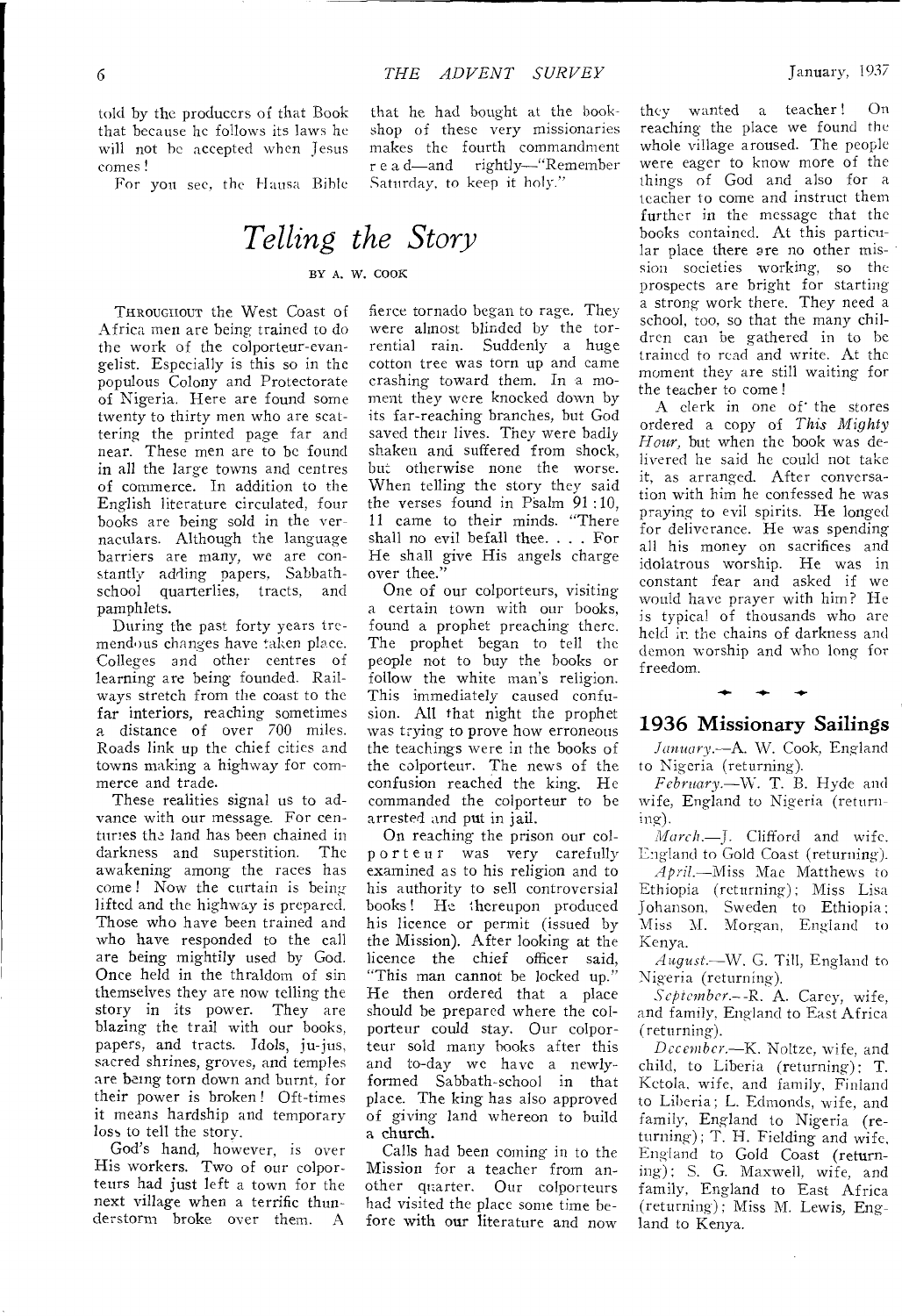## *Tenth Anniversary Celebrations at Hultafors Sanitarium, Sweden*

#### BY G. E. NORD

Tuts sanitarium is beautifully situated in Southern Sweden. It stands on a magnificent mountainrange, surrounded by lofty pines and spruce, with a most charming view over a nearby lake dotted with little islands. The property consisted of a large building, originally put up for a rest home and tourist resort, a small farm, and about forty acres of the surrounding forest, lake, and mountains, and was purchased by our people in April, 1926. After muchneeded repairs, the sanitarium began to take in patients, and it was not long before it was filled to capacity. The purchase price was S.Kr.200,000. During the ten years S.Kr.186,700 has been paid out for new and added inventory. New buildings, remodelling, and improving the old buildings have cost S.Kr.288,000. Almost all that remains of the old buildings is the foundation, walls, and roof. A new entrance, elevator, diningroom and parlours, meeting place, ladies' and gentlemen's treatment rooms, sun parlours, an annexe for the patients, laundry, garage, living quarters, kitchen and dining-room for the workers, workshops, water rnd heating plant, greenhouse, etc.,<br>have either been built or have either been built or thoroughly remodelled. Other repairs to the amount of S.Kr.97,- 000 have been made, totalling in all S.Kr.600,000, or about £30,- 000, thus increasing the buildings from three at the beginning to ten at the present time.

The sanitarium now has a capa- :ity of ninety-eight patients in the ,vinter and about one hundred and :wenty in summer. The yearly iverage number of patients for *he* ten years has been 966, aver- '.ging sixty per day, while the past :our years have averaged 1,066 per rear and sixty-six per day, and the >ast ten months about eighty per lay. The working staff, which tumbered forty the first year, has ncreased to eighty. During this ime the total income has been ;.Kr.2,714,500 an increase from

S.Kr.114,400 the first year to S.Kr.318,500 in 1935, an average of S.Kr.271,450 per year. For the ten-year period S.Kr.1,041,600 in cash and otherwise has been paid out in wages to the workers of the institution. An average of 36,700 treatments have been given per year, and an average of over 9,000 free treatments, representing nearly sixty thousand kroners' worth of charity work. Last year the free treatments amounted to more than thirteen thousand.

In order to secure the needed helpers the sanitarium was forced in 1929 to start a small nurses' training school, the first class starting with six and increasing with one each succeeding year until there are now ten in this year's class. Thirty thus far have graduated from this school.

The church, composed entirely of the sanitarium workers, has, together with the institution, given to the support of the work at home and abroad in tithes and offerings over S.Kr.175,000. To make the institution known throughout the country S.Kr.105,000 has been spent in advertisements.

November 20 to 22, 1936, was a very happy event for the sanitarium and all who had gathered for the occasion. On Friday evening, after a musical service in the patients' parlour, Brother Lundstrom gave an inspiring talk to the sanitarium family and visiting friends in the little chapel, filled to over-flowing. On Sabbath the writer spoke of the beginning and growth of our work and the development of our health and<br>medical work, especially in especially in Sweden, consisting of a summer sanitarium started in connection with the old mission school at Nvhyttan about thirty years ago, the clinic or treatment rooms in Stockholm that also celebrated its twentieth anniversary this year, and particularly the work of the Hultafors Sanitarium. In the evening- Pastor Gidlund, who during the past four years has been

the president of the South Swedish Conference, gave an earnest talk.

Sunday brought the festivities to their close. A fine lunch was served at one o'clock, followed by a spirited talk on "true service" to a large, appreciative audience by Pastor Lindsay, the Union president. Then the visitors and friends were shown through the buildings and various departments of the institution. They assembled in the parlour at 3 p.m. when the head physician, Dr. Garby, extended a hearty welcome to all assembled and gave a short review of the work and progress of the institution. Many other illuminating speeches followed, interspersed with singing, music, and recitations. The sanitarium physician, Dr. Unhall, made a graphic presentation of the beginning and development of the Hultafors Sanitarium.

At 6.30 p.m. about 150 guests were ushered to the beautifullydecorated dining-room and sat down to a very delicious and daintily-served dinner, after which further speeches were made and many congratulatory telegrams from far and near were read.

An Endowment Fund was created for more extensive charity work to which the conference associations subscribed S.Kr.10,- 000, and others added substantial gifts. One friend of the sanitarium subscribed S.Kr.1,000 toward the improvements of the paths through the woods and the surroundings.

A neat, beautifully-illustrated booklet, edited by Dr. Unhall, the sanitarium doctor and editor of the Swedish health journal, was given out to all present, setting forth the history and work of the institution. We believe that this institution will do a yet larger work and bespeak for it God's richest blessing in its onward progress.